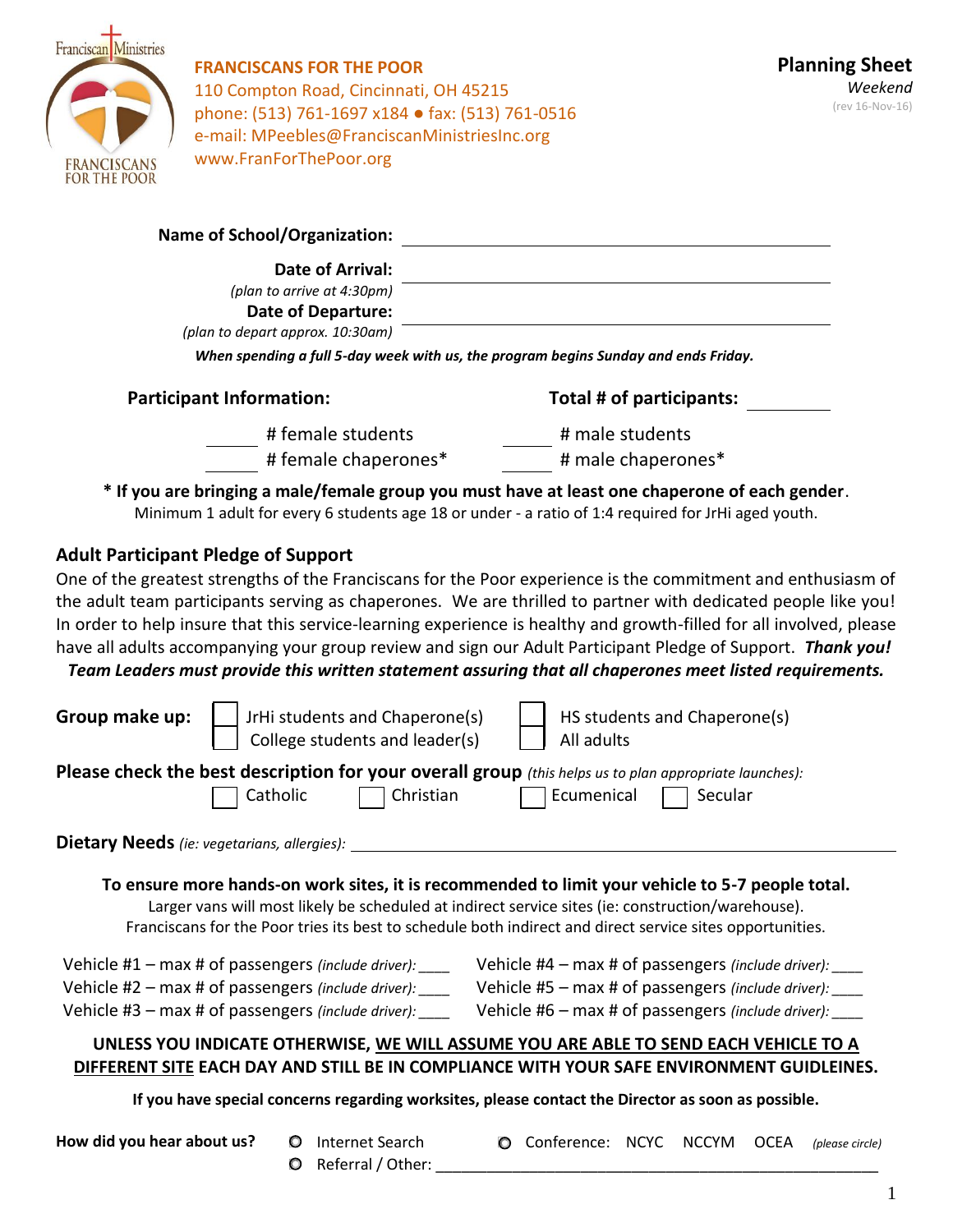# **Meal Selections:**

| <b>Friday Dinner</b><br>BBQ pulled pork sandwiches, hard boiled eggs, vegetables, dip, chips (veggie burgers for vegetarians)<br>No dinner                                                                                                                                                                                                                                                                                                                                                                                                                                                                                                                                                                                                                                                                                                                                                                                                                                                  |
|---------------------------------------------------------------------------------------------------------------------------------------------------------------------------------------------------------------------------------------------------------------------------------------------------------------------------------------------------------------------------------------------------------------------------------------------------------------------------------------------------------------------------------------------------------------------------------------------------------------------------------------------------------------------------------------------------------------------------------------------------------------------------------------------------------------------------------------------------------------------------------------------------------------------------------------------------------------------------------------------|
| <b>Saturday Breakfast</b> - prepared by your group<br>Cereal, Oatmeal, Toast, Fresh Fruit, Coffee, Tea, Milk, Orange Juice                                                                                                                                                                                                                                                                                                                                                                                                                                                                                                                                                                                                                                                                                                                                                                                                                                                                  |
| <b>Saturday Lunch</b> - prepared by your group<br>Packed lunch at a worksite, each person will pack own lunch and put it in the provided coolers.<br>(Daily lunch selections are ham/turkey or PB & J sandwiches. Each carload may take a community bag<br>of chips/pretzels. Each car may take a bag/box of cookies and a bag of veggies. Lunch bags provided).<br>No Lunch (eating out)                                                                                                                                                                                                                                                                                                                                                                                                                                                                                                                                                                                                   |
| Saturday Dinner - prepared by your group - if your group would rather not cook, please contact us for other options<br>Spaghetti, Meatballs, Salad, Garlic Bread (Note: vegetarians, the meatballs are in a separate sauce)<br>Lasagna, Salad, Garlic Bread (Note: vegetarian or 5-cheese lasagna available upon request)<br>Franciscan Fiesta, Mexican rice, lettuce, tomato, refried/black beans, chips and nacho dip, sour cream<br>Chicken Fajitas with onions and peppers<br>Beef tacos                                                                                                                                                                                                                                                                                                                                                                                                                                                                                                |
| Night Out @ Local Restaurant - Franciscans for the Poor does not pay for meals eaten at restaurants,<br>but we do completely understand the attraction of a group choosing NOT to cook one evening! $\odot$<br>Cincinnati is known for its chili. We recommend Skyline Chili (walking distance from Tau House)<br>Skyline does offer vegetarian options - www.skylinechili.com<br>Want a meal with a message? Venice on Vine is a pizzeria that trains people for jobs in food service.<br>They offer a group deal for \$8/person (not including tip) which provides tea/lemonade, salad, pizza, and cookies.<br>Located in Over the Rhine (near many of our worksites), upon request, they'll talk about the services it offers - beyond<br>pizza. Please note, Venice on Vine can only seat groups under 27. If your group exceeds this, you can do carry-out<br>$-$ OR $-$<br>We recommend LaRosa's, Cincinnati's own original pizza (walking distance from Tau House) - www.larosas.com |

#### **Sunday Breakfast** - prepared by your group

| Cereal, Oatmeal, Toast, Fresh Fruit, Coffee, Tea, Milk, Orange Juice |  |  |  |
|----------------------------------------------------------------------|--|--|--|
|                                                                      |  |  |  |

Pancakes, Sausage, Fresh Fruit, Coffee, Tea, Milk, Orange Juice

### **Programming:**

**Guest Speaker:** We provide a speaker during your stay**.** You can opt out or indicate your preference - we will try to

accommodate:

*immigrations and refugees either topic – whoever is available causes and experience of homelessness no speaker please*

**Group Reflection Opportunities:** Groups are highly encouraged to lead the weekend's prayers and reflections. Similarly, if you have programming you wish to bring and use, you are welcome to do so! When choosing to lead reflections yourself, please write *your group name* in the yellow box. If you choose Mass instead of the Morning Launch, please write **Mass** in yellow box. The Franciscans for the Poor staff can also provide the programming - if you would like our staff to lead, please place **FFTP** in the yellow box.

| Day/Time               | <b>Activity</b>                    | <b>Your Preference</b> $-\rho$ <i>please indicate as directed above</i> |
|------------------------|------------------------------------|-------------------------------------------------------------------------|
| Friday - night         | Orientation, Welcome               | <b>FFTP</b> Staff                                                       |
| Saturday - 8am         | Morning Launch                     |                                                                         |
| Saturday - evening     | <b>Evening Reflection</b>          | Led by your group (some resources are available)                        |
| Sunday - timing varies | Launch or Mass or Closing Send Off |                                                                         |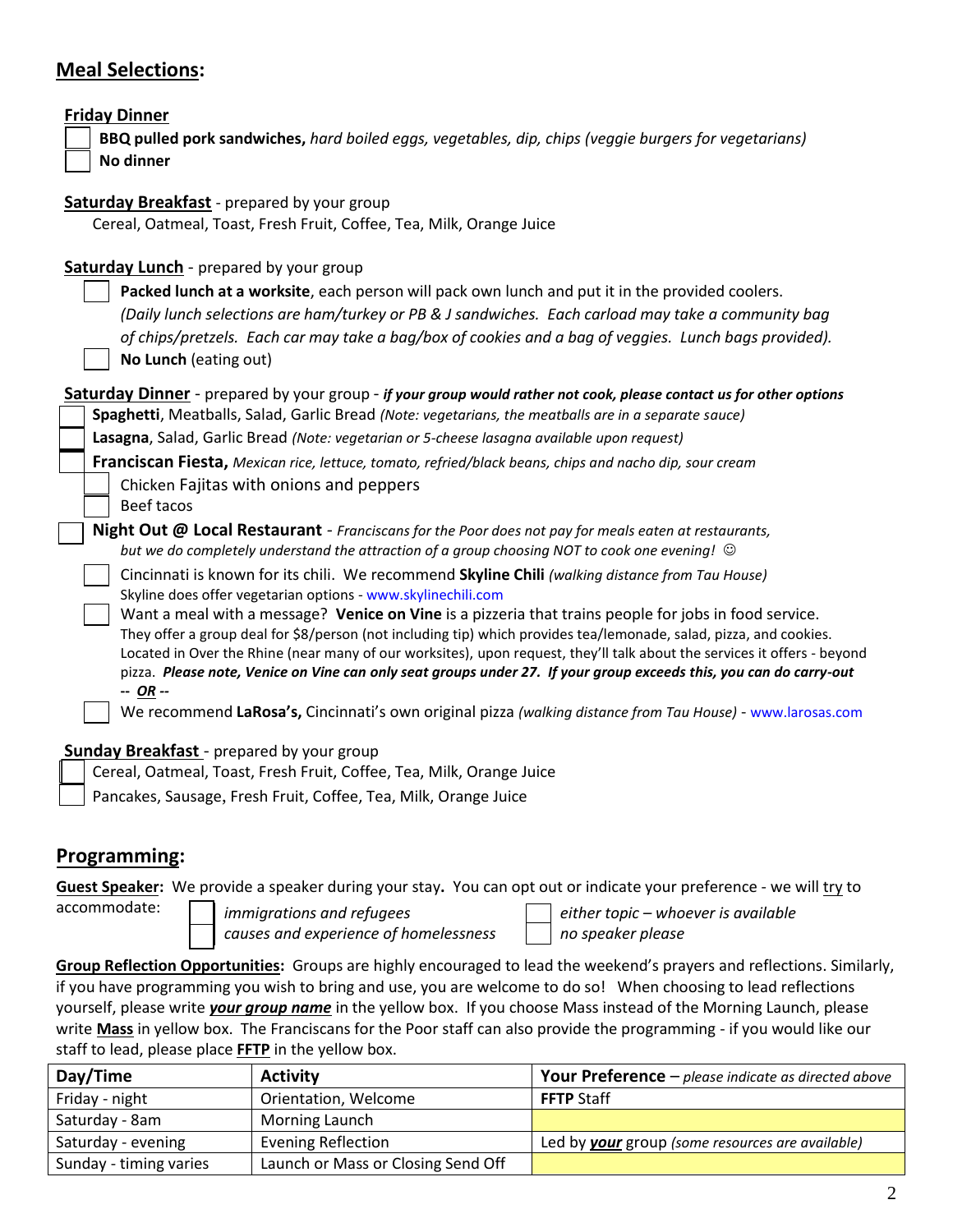## **Insurance and Liability Issues:**

Franciscans for the Poor has a strong track record for keeping our participants safe. With the grace of God and careful attention to safety, this will continue. Common sense, attentiveness to safety issues, and adequate insurance coverage are essential. Groups staying with us need to be equally committed to safety and adequately prepared for injuries and accidents, should they occur. Whenever individuals are involved in programing beyond their parish or school boundaries, the adult leaders should carry consent and health forms for all – especially youth participants. Additionally, adult leaders should ensure that their teams are covered for other possible problems, like road accidents or property damage, and that adult leaders and the sponsoring parish/school are protected from unnecessary liability.

- **In Case of Injury or Accident** If participants become ill or are injured while taking part on our program, they will be taken by their adult leader to a nearby doctor's office, clinic, or hospital. These medical expenses remain the responsibility of the individual participant.
- **Property and Liability Coverage** Most parishes and schools have a comprehensive insurance plan that covers their members' participation in programs like ours. For your comfort and protection, and that of your adult leaders, please review the limits of your coverage with your pastor, principle, or group leader.

Check, too, to see whether the policy provides coverage for offsite travel like that involved in our program. Add a rider to the plan, if necessary, to guarantee adequate coverage for participants and protection for your drivers.

Participants take part in our program as part of a school, family, or parish team. The adult leader maintains primary responsibility for the actions of his or her team members. The sponsoring parish or school, and the families of team members, assume responsibility for any damage done to the housing or work facilities.

> *please initial here to indicate that you have read and understand the insurance and liability information found above:*

## **Participant Names and Shirt Sizes** (please indicate S, M, L, XL, or XXL):

|                                                                                                                                                                                                                                | Size:____                  |                                                                                                                                                                                                                                | Size: |
|--------------------------------------------------------------------------------------------------------------------------------------------------------------------------------------------------------------------------------|----------------------------|--------------------------------------------------------------------------------------------------------------------------------------------------------------------------------------------------------------------------------|-------|
|                                                                                                                                                                                                                                | Size: $\rule{1em}{0.15mm}$ | Name: Name:                                                                                                                                                                                                                    | Size: |
| Name: Name and the second state of the second state of the second state of the second state of the second state of the second state of the second state of the second state of the second state of the second state of the sec | Size:                      | Name: Name:                                                                                                                                                                                                                    | Size: |
|                                                                                                                                                                                                                                | Size:                      | Name: Name:                                                                                                                                                                                                                    | Size: |
|                                                                                                                                                                                                                                | Size:                      | Name: 1999 - 1999 - 1999 - 1999 - 1999 - 1999 - 1999 - 1999 - 1999 - 1999 - 1999 - 1999 - 1999 - 1999 - 1999 -                                                                                                                 | Size: |
|                                                                                                                                                                                                                                | Size:                      |                                                                                                                                                                                                                                | Size: |
| Name: 1988 and 1988 and 1988 and 1988 and 1988 and 1988 and 1988 and 1988 and 1988 and 1988 and 1988 and 1988                                                                                                                  | Size:____                  |                                                                                                                                                                                                                                | Size: |
|                                                                                                                                                                                                                                | Size:____                  | Name: Name:                                                                                                                                                                                                                    | Size: |
| Name: Name and the second state of the second state of the second state of the second state of the second state of the second state of the second state of the second state of the second state of the second state of the sec | Size:                      | Name: Name:                                                                                                                                                                                                                    | Size: |
|                                                                                                                                                                                                                                | Size:_____                 | Name: Name and the second state of the second state of the second state of the second state of the second state of the second state of the second state of the second state of the second state of the second state of the sec | Size: |
|                                                                                                                                                                                                                                | Size:____                  | Name: and the contract of the contract of the contract of the contract of the contract of the contract of the contract of the contract of the contract of the contract of the contract of the contract of the contract of the  | Size: |
|                                                                                                                                                                                                                                | Size:                      | Name: Name and the second state of the second state of the second state of the second state of the second state of the second state of the second state of the second state of the second state of the second state of the sec | Size: |
|                                                                                                                                                                                                                                | Size:                      |                                                                                                                                                                                                                                | Size: |
|                                                                                                                                                                                                                                | Size:                      |                                                                                                                                                                                                                                | Size: |
|                                                                                                                                                                                                                                | Size:                      |                                                                                                                                                                                                                                | Size: |
| Name: 1990 1991                                                                                                                                                                                                                | Size:____                  | Name: 1990 1991                                                                                                                                                                                                                | Size: |
|                                                                                                                                                                                                                                | Size:                      |                                                                                                                                                                                                                                | Size: |
| Name: 1990                                                                                                                                                                                                                     | Size:_____                 | Name: 1988                                                                                                                                                                                                                     | Size: |